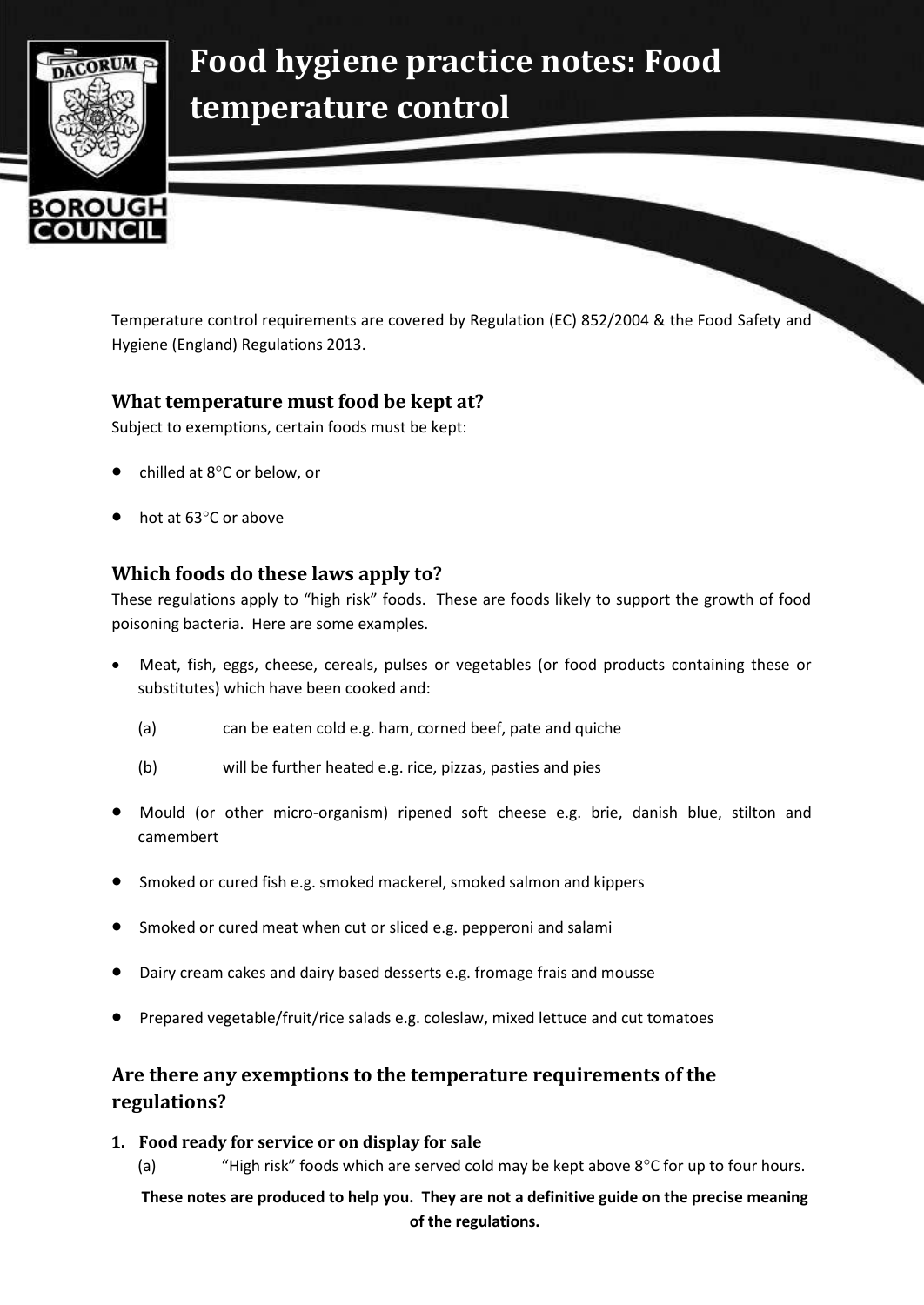(b) "High risk" foods which are served hot may be kept below  $63^{\circ}$ C for up to two hours.

These foods must not have previously been kept for service or on display outside the "legal" temperatures (i.e. between  $8^{\circ}$ c and  $63^{\circ}$ C).

#### **2. Manufacturers' (etc) recommendations**

Occasionally manufacturers may make recommendations as to the temperature that their products should be kept at.

Where these are outside the "legal" temperatures (i.e. between  $8^{\circ}$ C &  $63^{\circ}$ C) a scientific assessment will have been carried out to make sure the product is safe. In these cases, it is essential that the food is used within its shelf life.

### **Recommendations for good practice**

The Regulations relate to minimum requirements. To reduce the risk of food poisoning further, here are a few tips.

#### **Increase the margin of safety**

Wherever possible, try to keep high risk foods below  $5^{\circ}$ C or above 75 $^{\circ}$ C.

#### **Display food safety**

Ignore the exemptions allowed in the Regulations. Use only temperature controlled equipment to display food e.g. refrigerated cabinets, bain-maries and hot cupboards.

#### **Cool food quickly**

There are a number of ways this can be done:

- 1. Use specialist equipment e.g. blast chillers.
- 2. Cook in smaller quantities e.g. two small meat joints rather than one.
- 3. Increase cooling surface area e.g. transfer sauces and stew to flat pans.

#### **Reheat food thoroughly**

Reheating food should be avoided wherever possible. However where this is necessary, the temperature should reach 75°C throughout. A probe thermometer can be used to check the food is hot enough.

#### **Maintain and check equipment**

Fridge's, bain-maries etc. should be serviced regularly. It is possible to arrange maintenance contracts that cover this.

The holding temperature of the equipment should be checked by the manager at least once/session.

# **These notes are produced to help you. They are not a definitive guide on the precise meaning of the regulations.**